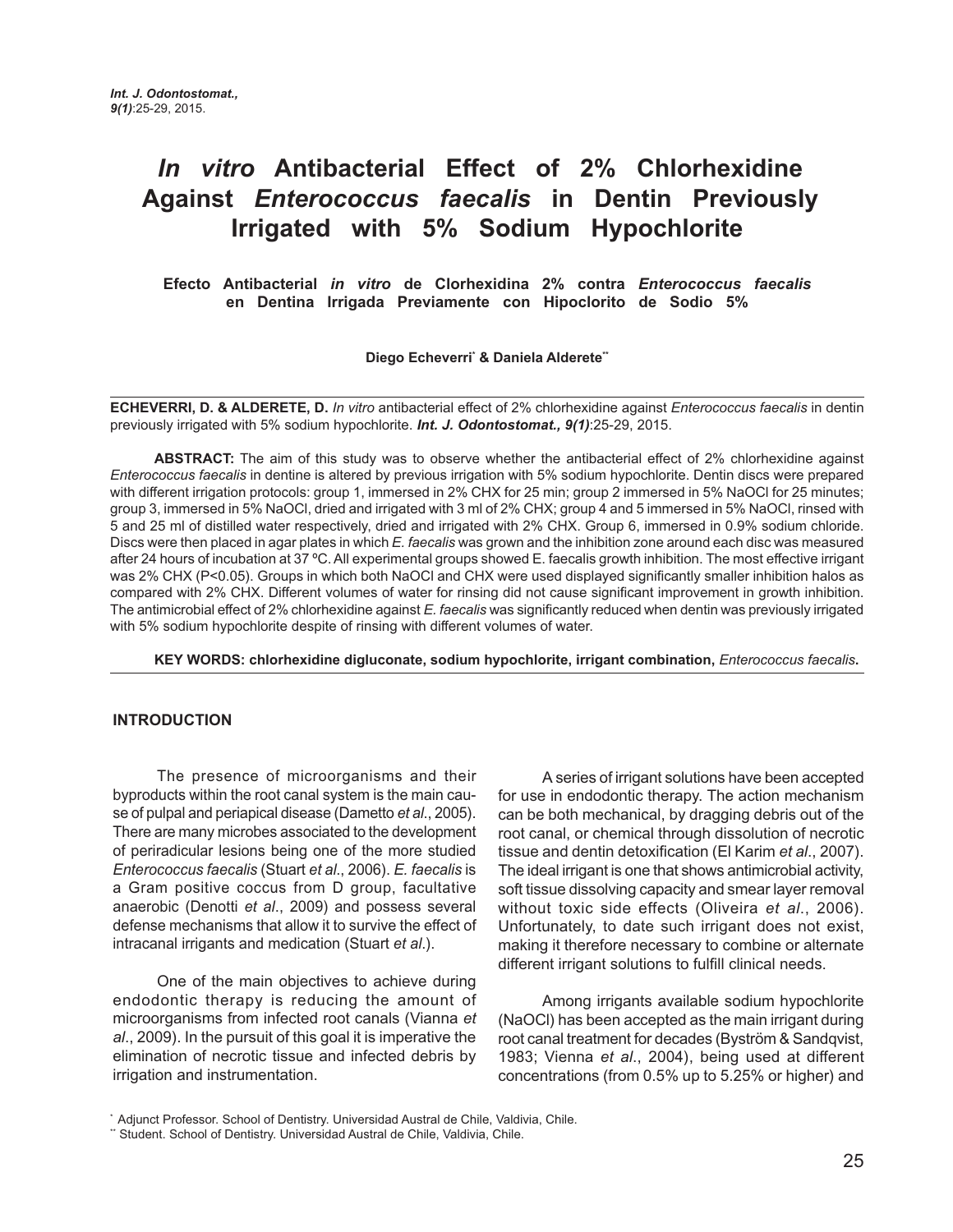its main property is the ability of dissolving organic tissue (Mohammadi & Abott, 2009). NaOCl is effective in killing bacteria, spores, yeast and virus *in vitro* (El Karim *et al*.). However, *E. faecalis* can survive the action of sodium hypochlorite at low concentrations (Mohammadi & Abott). The main disadvantage of NaOCl is its toxicity for periradicular tissues once it goes beyond the limits of the root canal, or when it accidentally makes contact with oral mucosa causing pain and severe inflammation associated with tissue destruction (Oliveira *et al*.).

In an effort to bypass NaOCl´s adverse effects bearing in mind its limitations, the use of other irrigant solutions has been proposed. One of the more popular complementary irrigation agents is chlorhexidine (CHX) (Dametto *et al*.). Chlorhexidine digluconate is a substance widely used as oral rinse for prevention and treatment of periodontal disease and caries (Oliveira *et al*.). Its main characteristics are the wide spectrum antimicrobial effect, sustantivity, and relative low toxicity (Sassone *et al*., 2008). As well as NaOCl, CHX has been used in several concentrations providing bacteriostatical or bactericidal effect depending on the microorganism sensitivity (Mohammed & Abott).

Chlorhexidine is unable of dissolving organic tissue. For this reason it is not recommended to be used as single irrigant during endodontic therapy. Although it seems reasonable to use both irrigant solutions (NaOCl and CHX) to maximize the benefits of each irrigant alone, it has been demonstrated that the combination of them will cause a chemical reaction that results in the formation of a precipitate (Parachloroaniline PCA) with low antimicrobial properties, as well as toxicity, potential staining of tooth structure and it also interferes with adaptation of root canal filling materials to dentin. Therefore, their combination inside the root canal should be avoided (Basrani *et al*., 2007; Marchesan *et al*., 2007; Mohammadi & Abbott).

Antibiogram testing allows evaluation of the sensitivity of microorganisms to different antibiotic agents. Impregnating sensitivity discs with the testing agent on the culture media causes a halo of microbial growth inhibition. The size of this halo shows how effective is the tested agent. Given that sensitivity of microorganisms to chlorhexidin depends on its concentration, using dentin to create sensitivity discs could allow observation as to whether its effect changes with a previous NaOCl irrigation.

 Thus, the objective of this *in vitro* study is to observe the antibacterial effect of 2% CHX on *E. faecalis* in dentine with and without previous NaOCl irrigation using antibiogram testing.

## **MATERIAL AND METHOD**

For the purpose of this study, forty-five cariesfree third molars were collected from private practice dental offices in Valdivia, Chile and kept in methyl alcohol until their use. From these, ninety dentin discs (2.5 mm thick, 4.4 mm diameter) were cut off from the crown (roof of pulp camera) perpendicular to tooth axis with a low speed saw (Iso Met) and shaped with high speed water cooled cylindric burs. After cutting, discs were immersed in 10% etilendiaminotetracetic acid (EDTA) for 5 minutes, rinsed with distilled water and sterilized in autoclave at 134 ºC for 20 min. Then left 20 min for air drying.

Discs were distributed in six groups, fifteen samples each:

Group 1= Immersed in 2% CHX for 25 min and dried with absorbent paper.

Group 2= Immersed in 5% NaOCl for 25 min and dried with absorbent paper.

Group 3= Immersed in 5% NaOCl, for 25 min and dried with absorbent paper; then irrigated with 3 ml of 2% CHX.

Group 4= Immersed in 5% NaOCl, irrigated with 5 ml of distilled water, paper dried and then irrigated with 3 ml of 2% CHX.

Group 5= Immersed in 5% NaOCl, irrigated with 25 ml of distilled water, paper dried and then irrigated with 3 ml of 2% CHX.

Group 6= Immersed in sterile saline (NaCl 0.9%) for 25 min and paper dried.

The irrigating solutions were 2% chlorhexidine digluconate without colorants (Salcobrand, Chile), 5% sodium hypochlorite (Hertz), 10% EDTA (Hertz) and 0.9% sodium chloride (Braun).

**Agar Diffusion Method**. The method of agar diffusion was used, the same manner as antibiogram testing,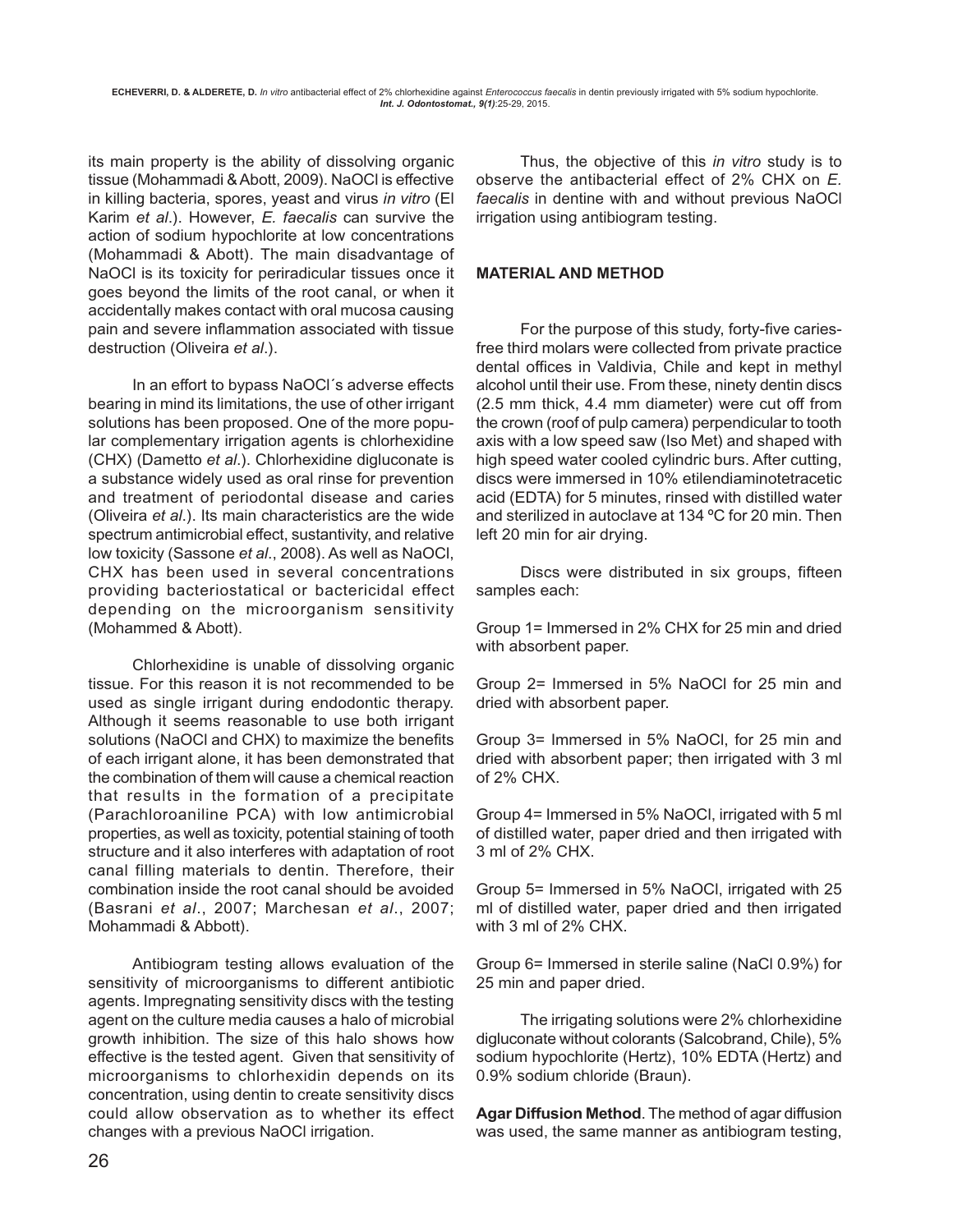replacing sensitivity paper discs for dentin ones. An innocuous of *E. faecalis* (ATCC 29212) was prepared at turbidity of 0.5 McFarland tube (equivalent to 1.5 CFU/ml) and seeded in 5% goat blood Muller Hinton agar plates.

Once seeded, prepared discs were placed on the plates (6 discs each) and incubated in aerobic environment at 37 ºC for 24 h. After that the diameter of growth inhibition halo around each disc was measured.

For statistical analysis ANOVA test was used and Benferroni and Duncan post hoc.

## **RESULTS**

All the samples from experimental groups showed bacterial growth inhibition around the dentin discs. The mean of measurements for each group are shown in Table I.

Control group (6) (0.9% NaCl) did not affect the growth of E. faecalis and no inhibition around the discs was seen.

A statistically significant superior antimicrobial effect was observed for the samples in group 1 (2% CHX) (Mean 18.4±2.0 SD) (P<0.05).

Groups 3, 4 and 5 showed more inhibition than group 2 (NaOCl 5%) (Mean 9.6±1.4 SD) (P<0.05).

Among groups 3, 4 and 5, the biggest inhibition was observed for group 5 (5% NaOCl + 25 ml H20 + 2% CHX) although the difference lacked statistical significance (P>0.05).

#### **DISCUSSION**

The results obtained from this study show that both NaOCl and CHX in dentin discs can inhibit growth of *E. faecalis* on the culture plates being the last one significantly superior (P<0.05). Dentin discs irrigated with both agents displayed minor inhibitory effect than that for 2% CHX alone (P<0.05). Despite irrigation with different volumes of water in samples of groups 4 and 5 (5 ml and 25 ml, respectively) after irrigation with NaOCl, the antibacterial effect did not show a significant improvement as compared with group 3 (5% NaOCl + 2% CHX) (P>0.05) although group 5 showed more growth inhibition among them.

As soon as discs from group 3 (NaOCl and CHX, no water rinse) where irrigated with 2% CHX, staining of dentine could be appreciated with intense brown-red color, as described in previous reports (Basrani *et al*.; Mohammadi & Abbott; Marchesan *et al*.). In samples from groups 4 and 5, despite water rinse, a change in dentin color could be observed although with less intensity. This change was more evident after the 24 h incubation period. This finding matches reports from Basrani *et al*., who showed PCA formation even at very low concentrations of both irrigants (NaOCl and CHX) using X-ray photon spectoscopy (XPS) and time-of-flight secondary ion mass Spectometry (TOF-SIMS).

Our study corroborates the findings of Ferraz *et al*. (2007) who demonstrated that 2% CHX inhibits bacterial growth more than NaOCl at different concentrations. Likewise, we confirm reports from Vianna *et al*. (2009) who showed that inhibition halo is smaller when 2% CHX is combined with NaOCl at high concentrations.

Table I. Variation range and mean diameter of bacterial growth inhibition halo around dentin discs, in millimeters in the different groups.

| <b>Irrigant Solution</b>                   | <b>Bacterial Growth Inhibition</b> |                  |         |
|--------------------------------------------|------------------------------------|------------------|---------|
|                                            | Range                              | Mean (±SD)       | P value |
| 2% CHX                                     | $15 - 22$                          | $18.4 (\pm 2.0)$ | a       |
| 5% NaOCI                                   | $07 - 12$                          | $9.6 (\pm 1.4)$  | b       |
| 5% NaOCI + 2% CHX                          | $13 - 22$                          | $16.3 (\pm 2.4)$ | c       |
| 5% NaOCl + 5 ml H <sub>2</sub> O + 2% CHX  | $13 - 19$                          | $16.2 (\pm 1.5)$ | c       |
| 5% NaOCl + 25 ml H <sub>2</sub> O + 2% CHX | $13 - 20$                          | $16.7 (\pm 1.9)$ | c       |
| 0.9% Sodium Chloride                       | 0                                  | $00.0 (\pm 0)$   |         |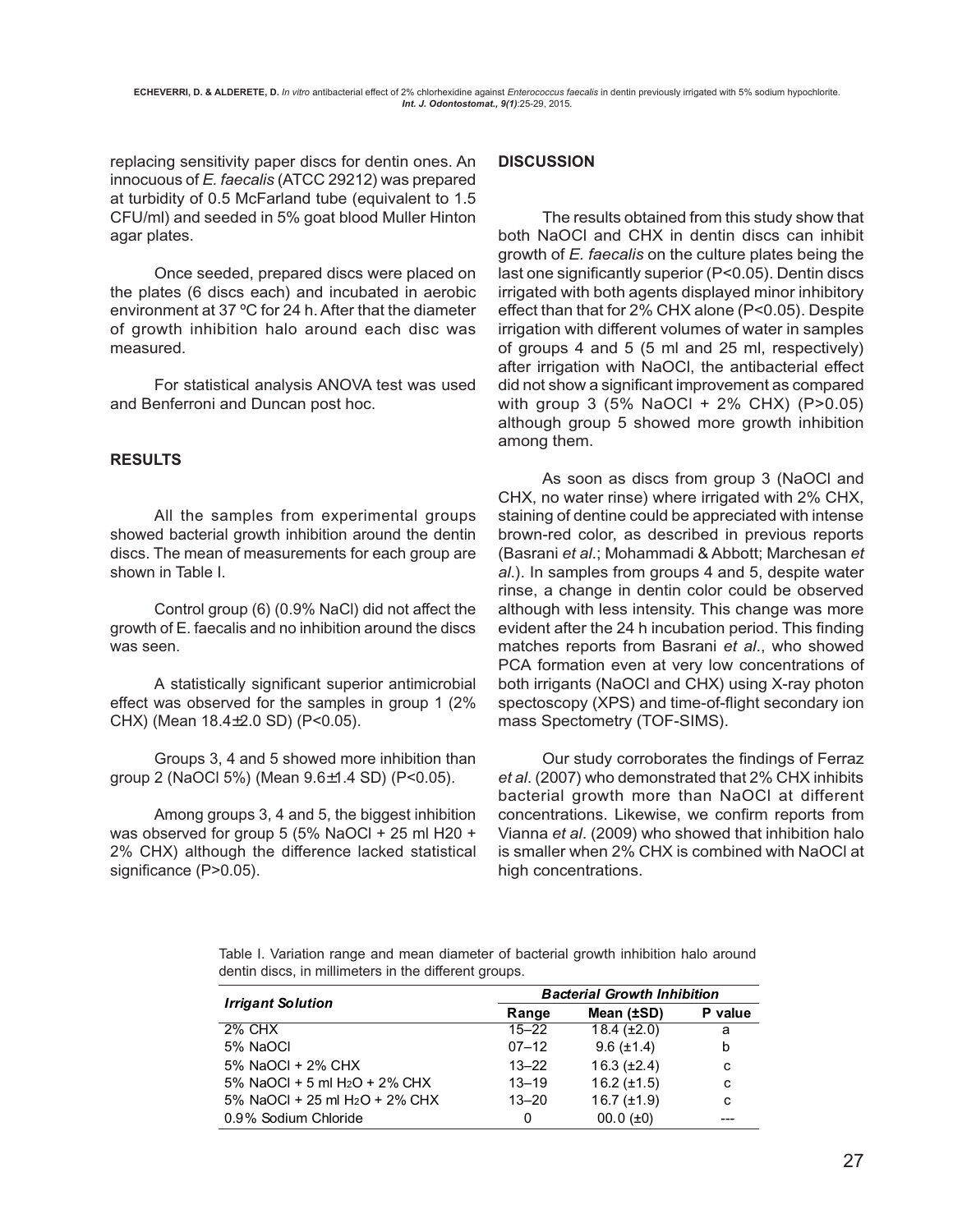**ECHEVERRI, D. & ALDERETE, D.** *In vitro* antibacterial effect of 2% chlorhexidine against *Enterococcus faecalis* in dentin previously irrigated with 5% sodium hypochlorite. *Int. J. Odontostomat., 9(1)*:25-29, 2015.

 These observations however, are in contrast with reports from Kuruvilla & Kamath (1998) who found mayor antibacterial activity against E. faecalis when compared CHX alone and combined with NaOCl. It is important to understand that in their study they used CHX at a concentration of 0.2% for *in vivo* irrigation of root canals. At that concentration CHX may be ineffective to certain microorganisms because its effect is dose dependent (Mohammadi & Abbott). Besides, being an *in vivo* study, the presence of exudate within the root canals could have further reduced CHX action.

The precipitate formed after combining NaOCl and CHX has been defined as parachloroaniline (PCA) or chlorhexidine chloride (Kuruvila & Kamath; Bastani *et al*.; Vianna *et al*., 2009). According with the evidence available, such compound has lesser antimicrobial activity than high concentrated CHX (Ferraz *et al*.) and its presence inside the root canal might hamper the proper adaptation of endodontic filling (Mohammadi & Abbott). Therefore, it has been recommended to avoid that CHX and NaOCl are combined inside the root canal. Bearing in mind that NaOCl is the main irrigant solution for root canal therapy (Byström & Sundqvist) because of its proteolytic capacity, it has been suggested CHX to be a final irrigant after NaOCl has being rinsed out with serum or  $\mathsf{H}_2\mathsf{O}$  irrigation (Zehnder, 2006).

The results obtained from our study show that given the physic characteristics of dentine (tubular, organic/inorganic collagen network) it is unlikely that NaOCl can be completely removed from root dentine by rinsing and washing, rendering the mixture of these irrigants unavoidable.

Findings from *in vitro* studies must be carefully interpreted and extrapolated to the clinical environment. Dentin discs used for our purposes were cut off from coronal dentine of healthy molars. The bigger amount of tubules, therefore, permeability of dentin is not the same as in the root canal walls where the capacity of absorbing irrigants could be minor. On the other side, it has been demonstrated (Hsieh *et al*., 2007) that irrigation of the apical third of root canals is limited for anatomic reasons and fluid exchange is limited to the access of the irrigation needle tip. This characteristic could favor the accidental combination of irrigants inside the root canal.

Additionally, sensitivity of microorganisms to antimicrobial agents *in vitro* is far greater than *in vivo* conditions. Inside the root canal microorganisms dis-

play several mechanisms to increase resistance and survival. For this reason it is desirable to use irrigants in higher concentrations available to provide an acceptable antimicrobial effect which in light of our results might be unachievable during clinical conditions because of inconspicuous PCA formation.

Considering that combination of NaOCl and CHX could be unavoidable in clinical conditions, it would be interesting to further study the long-term effect of PCA in dentin.

# **CONCLUSION**

Growth inhibition of *Enterococcus faecalis* observed around dentin discs irrigated with 2% CHX was significantly reduced when dentine had been previously irrigated with NaOCl regardless of the volume of water used for washing.

#### **ACKNOWLEDGMENTS**

Professor Heriberto Fernandez Jaramillo, for his support and orientation.

**ECHEVERRI, D. & ALDERETE, D.** Efecto antibacterial *in vitro* de clorhexidina 2% contra *Enterococcus faecalis* en dentina irrigada previamente con hipoclorito de sodio 5%. *Int. J. Odontostomat., 9(1)*:24-29, 2015.

**RESUMEN:** El objetivo de este estudio fue observar si el efecto antibacterial de clorhexidina 2% contra *Enterococcus faecalis* en dentina puede verse afectado por la irrigación previa con hipoclorito de sodio al 5%.Se cortaron discos de dentina y fueron preparados de acuerdo a diferentes protocolos de irrigación: grupo 1, sumergidos en CHX 2% por 25 min; grupo 2, sumergidos en NaOCl 5% por 25 min; grupo 3 inmersos en NaOCl 5%, secados y posteriormente irrigados con 3 ml de CHX 2%; grupos 4 y 5 inmersos en NaOCl 5% por 25 minutos, lavados con 5 y 25 ml de agua destilada respectivamente, secados e irrigados con 3ml de CHX 2%. Grupo 6 inmersión en solución salina 25 min. Posteriormente, los discos fueron colocados en platos agar en los cuales creció *E. faecalis* y se midió el diámetro del halo de inhibición en torno a cada disco tras 24 h de incubación aeróbica a 37 ºC. Todos los grupos experimentales mostraron inhibición de crecimiento de *E. faecalis.* El irrigante más efectivo fue CHX 2% (P<0.05). Los grupos en los que se utilizó CHX y NaOCl mostraron inhibición significativamente inferior a la observada con CHX sola. El uso de diferentes volúmenes de agua para lavado de la den-